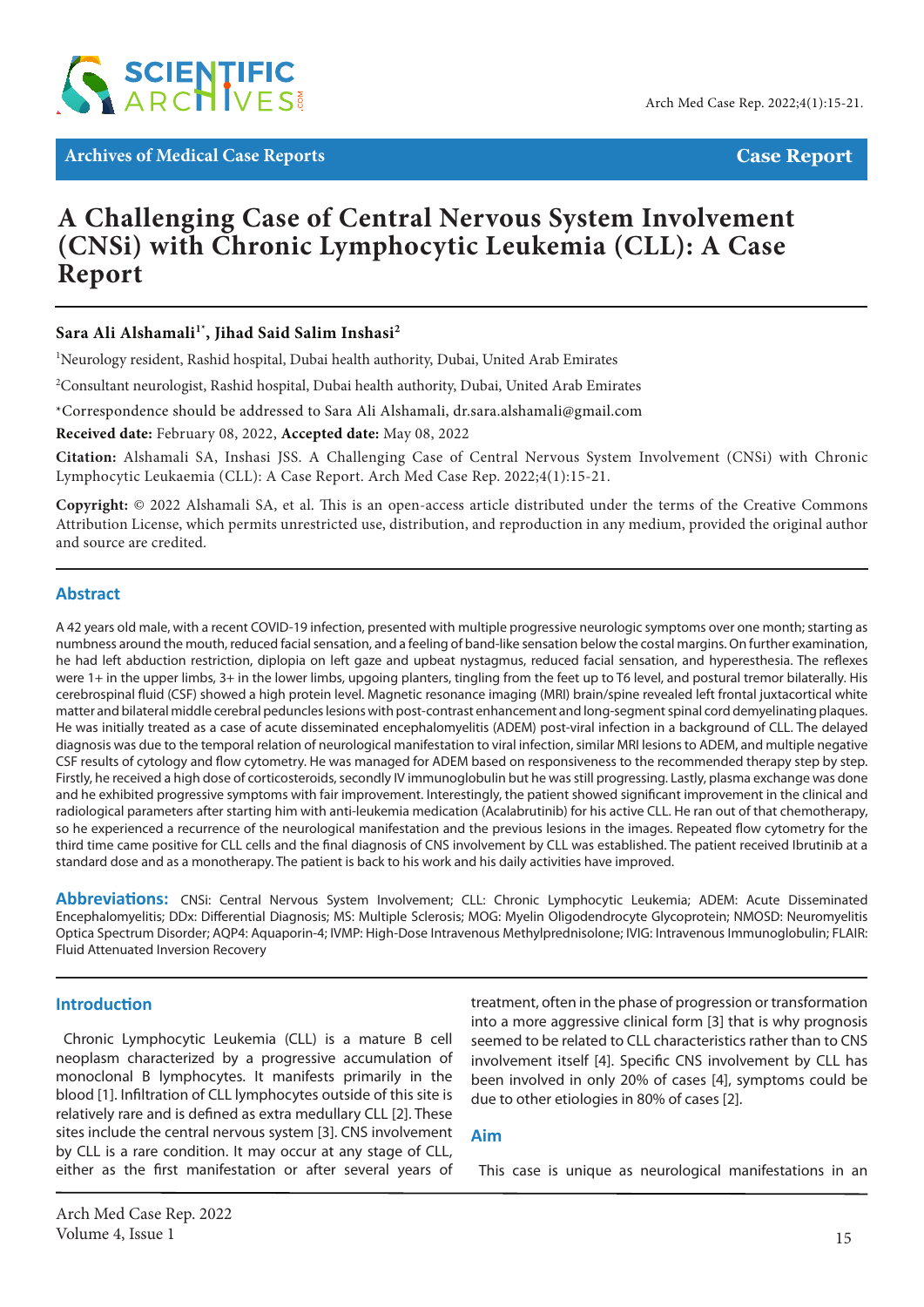immunocompromised patient due to underlying malignancy (CLL). Firstly, the final diagnosis was tricky and extremely challenging. The patient could have had CNSi CLL or any other central/ peripheral nervous system demyelination conditions in view of symptoms of one post-COVID-19 infection. The patient was initially misdiagnosed and the treatments were not completely effective. Secondly, there is no standard protocol for CNSi CLL treatment due to the rarity of these conditions. It is important to report similar cases to understand this condition; which will contribute to early diagnosis and help in choosing the most effective drugs for administration at an early stage of the disease. Thirdly, the outcome in this setting is poorly reported in the literature [4]. The report aims to alert the doctors to consider CNSi CLL even in the presence of negative results; as it indicates underlying progressive CLL, particularly late stage that needs to be urgently treated to achieve a better outcome. This case is going to open our minds for the importance of repeating the diagnostic tests to detect the pathologic cells and choosing the most effective treatment for both hematological and neurological complications.

#### **Case Presentation**

A 42 years old male, who is known to have Chronic Lymphocytic Leukemia and recently successfully treated mild COVID-19 infection, presented with multiple neurological symptoms. Since infection, he had been having progressive neurological symptoms. It started as numbness around the mouth, which progressed to involve the buccal cavity. He described a reduced taste sensation and "feeling of sand" and sometimes sore in the mouth, fluid was dropping from his mouth. He also developed a reduction in the sensation of the left side of the face and later the right side was involved. He felt the uneasiness of hands, he noticed that things were dropping from hand. One month later, he developed a feeling of band-like sensation below the costal margins, followed by hyperesthesia; he cannot tolerate his clothes. A few weeks later, he suffered tingling in his both feet and cramps in the lower limbs, so his gait became unsteady. He experienced urinary urgency and used to strain for a long time to complete evacuation. There was no incontinence or sexual dysfunction. ROS was negative. His past medical history is significant for CLL in 2016 and received 6 cycles of Fludarabine, Cyclophosphamide, Rituximab (FCR), and bone marrow transplantation with complete remission. On examination; cranial nerves showed mild left abduction restriction, diplopia on left gaze, and upbeat nystagmus evoked with a left gaze. There was a reduction in facial sensation and hyperesthesia in V1, V2, and V3 distribution bilaterally, including the buccal cavity. Sensation exam was positive for impairment of joint position in toes and hyperpathia from the feet up to T6 level. Reflexes were  $1+$  in the upper limbs bilaterally,  $3+$  in the lower limbs bilaterally and planters were up going bilaterally. Coordination examinations showed mild postural tremor of bilateral upper limb but no intention tremor. He was able to stand and walk in a wide-based gait, with difficulties due to pain in the lower limbs, there was gross sensory ataxia and a tendency for buckling of knees. He could not perform tandem walking. Romberg's test was positive. General examination revealed a palpable spleen 2 cm below the costal margin.

# **Method**

His basic laboratory investigations were within the normal levels. MRI Brain with contrast on admission and before starting any treatment revealed abnormal T2 & FLAIR high signal intensity seen in the left frontal juxtacortical white matter and bilateral middle cerebral peduncles with postcontrast enhancement **(Figure 1)**. MRI of the cervical and dorsal spine with contrast revealed multilevel and long-



in the bilateral middle cerebral peduncles. **(B):** T2 axial image revealing high signal intensity in the left frontal juxtacortical white matter. **(C):** FLAIR axial image revealing high signal intensity in the bilateral middle cerebral peduncles. **(D)** FLAIR axial image revealing high signal intensity in the left frontal juxtacortical white matter. **(E):** Axial T1 post contrast showing enhancement of the lesions in the bilateral middle cerebral peduncles. **(F):** Axial T1 post contrast showing enhancement of the lesions in the left frontal juxtacortical white matter.

Arch Med Case Rep. 2022 Volume 4, Issue  $1\frac{16}{5}$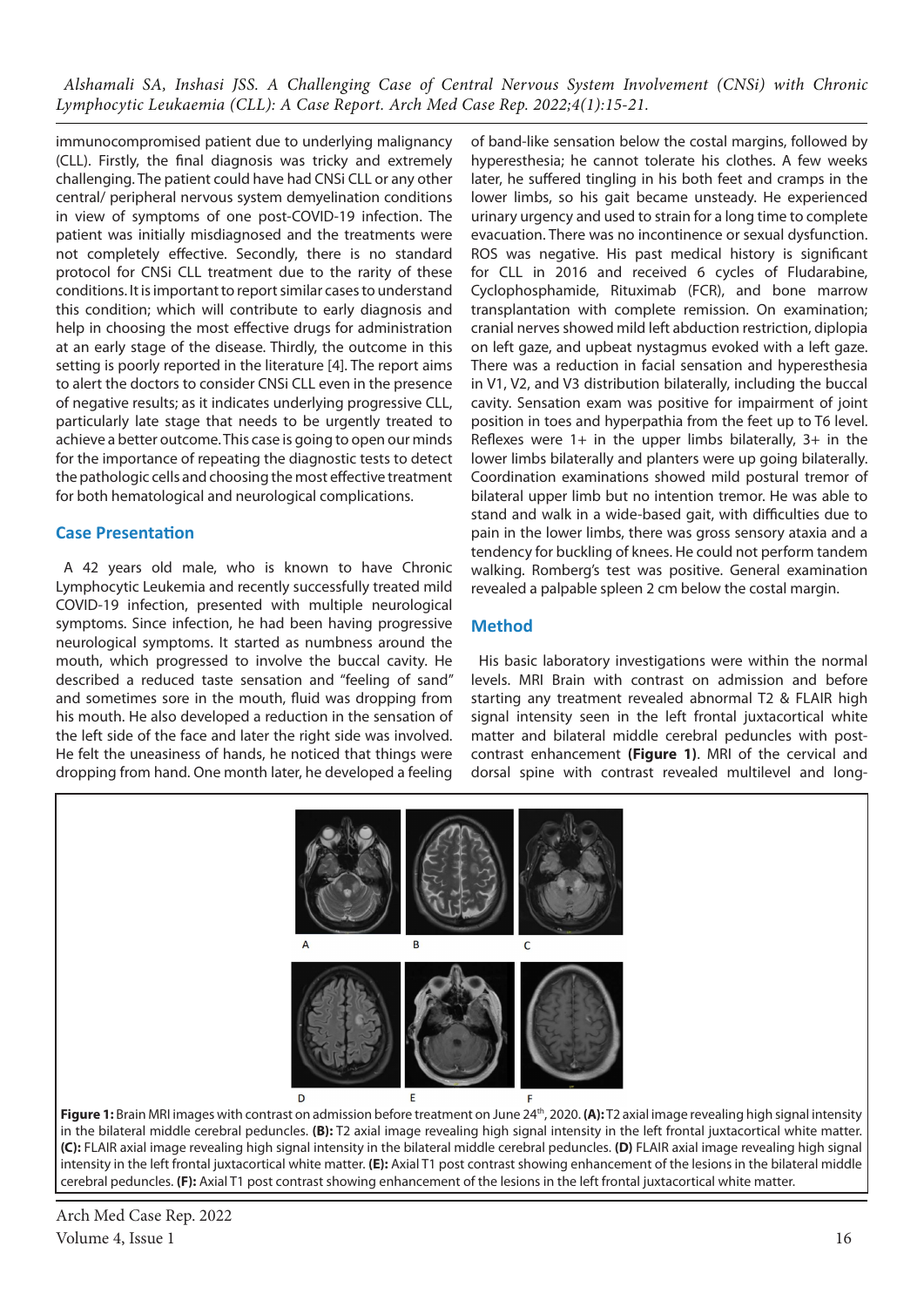

Figure 2: MRI of the cervical and dorsal spine with contrast on June 24<sup>th</sup>, 2020 showed multilevel and long segment spinal cord demyelinating plaques extending for more than 3 contiguous segments. **(A):** T2 sagittal view of the spinal cord revealing demyelinating plaques from T3-T4 disc (blue arrow) and long segment demyelinating plaques extending from T6 to T10 levels (red arrow). **(B):** T1 sagittal view post contrast showing enhancement of the spinal cord lesion.

segment spinal cord demyelinating plaques extending for more than 3 contiguous segments; elongated white matter lesion seen at C7 level, T3-T4 disc and extending from T6 to T10 levels showing post-contrast enhancement **(Figure 2)**. The patient underwent further thorough investigation to rule out causes of CNS demyelination conditions, infections, neoplastic and paraneoplastic causes explaining his clinical and radiological findings. CNSi CLL was on top of our differential diagnosis (DDx) but it was misdiagnosed due to the initial mislead of negative CSF cytology test and Cytospin for Blast for Leukemic Lymphoblasts until it came positive after 1 year of the presentation. A biopsy is needed to distinguish between CLL, primary brain tumors, or metastatic malignancy [2]. It was difficult to be performed in this patient because the lesions wherein non-accessible locations; in the brainstem, cerebellum, and the spinal cord. Neoplastic and paraneoplastic syndromes were considered in view of his underlying CCL. These were excluded by negative tumor markers, paraneoplastic panel and CT chest, abdomen and pelvis. He underwent MRI Spectroscopy to look for tumors or other DDx **(Figure 5)**. In our case, the trickiest part of the DDx was to distinguish between CNSi CLL and cute disseminated encephalomyelitis (ADEM). This patient presented with multiple rapidly progressive polyfocal clinical CNS events in temporal relation to COVID 19 infection. The neuroimaging features represent typical ADEM features such as multiple hyperintense bilateral, asymmetric patchy and poorly marginated lesions in MRI T2-weighted and FLAIR images. The CSF studies revealed mild pleocytosis, increased CSF protein and elevated CSF IgG index. However, there was one important missing criterion in his clinical presentation that made the diagnosis of ADEM is less likely which is the absent

of encephalopathy. The progressive nature and recurrent of the neurological complications were against ADEM; because it is classically considered a monophasic illness. Despite that, he received the treatment for it as the picture of CNSi CLL was not clear and it actually helped in relieving the severity of his symptom and he was at least able to live his daily life. These treatments were used in treating CNSi CLL as reported in a few cases [5,6]. The fact that the clinical presentation followed a prodromal viral illness, presenting with polyfocal neurological symptoms, the absence of previous demyelinating attacks, the absence of multiple sclerosis (MS) features in brain imaging excluded MS. Features of MS-like relapsing and remitting the course of the disease were absent. ADEM can be a manifestation of Myelin oligodendrocyte glycoprotein (MOG) antibodyassociated disorder [7]. But, the negative serum MOG-IgG makes this diagnosis less likely. Neuromyelitis optica spectrum disorder (NMOSD) was one of the DDx investigated for this case as he presented with myelitis symptoms and MRI showed long segment spinal cord demyelinating plaques extending for more than 3 contiguous segments. NMOSD target the optic nerves and spinal cord as well as the brain and brainstem [7]. This patient's lack of bilateral optic neuritis and the diseasespecific aquaporin-4 (AQP4) antibody made this diagnosis down the list. Infectious meningoencephalitis was excluded clinically due to the absence of fever, headache, meningismus, and seizures at the presentation. CSF cultures, meningitis, and encephalitis panels were negative (including virology tests and CSF cultures). Progressive multifocal leukoencephalopathy (PML) was considered in this patient in view of the history of malignancy and exposure to chemotherapy put him in immune suppression status. He presented similarly to PML as his symptoms were progressive, multifocal, and radiologically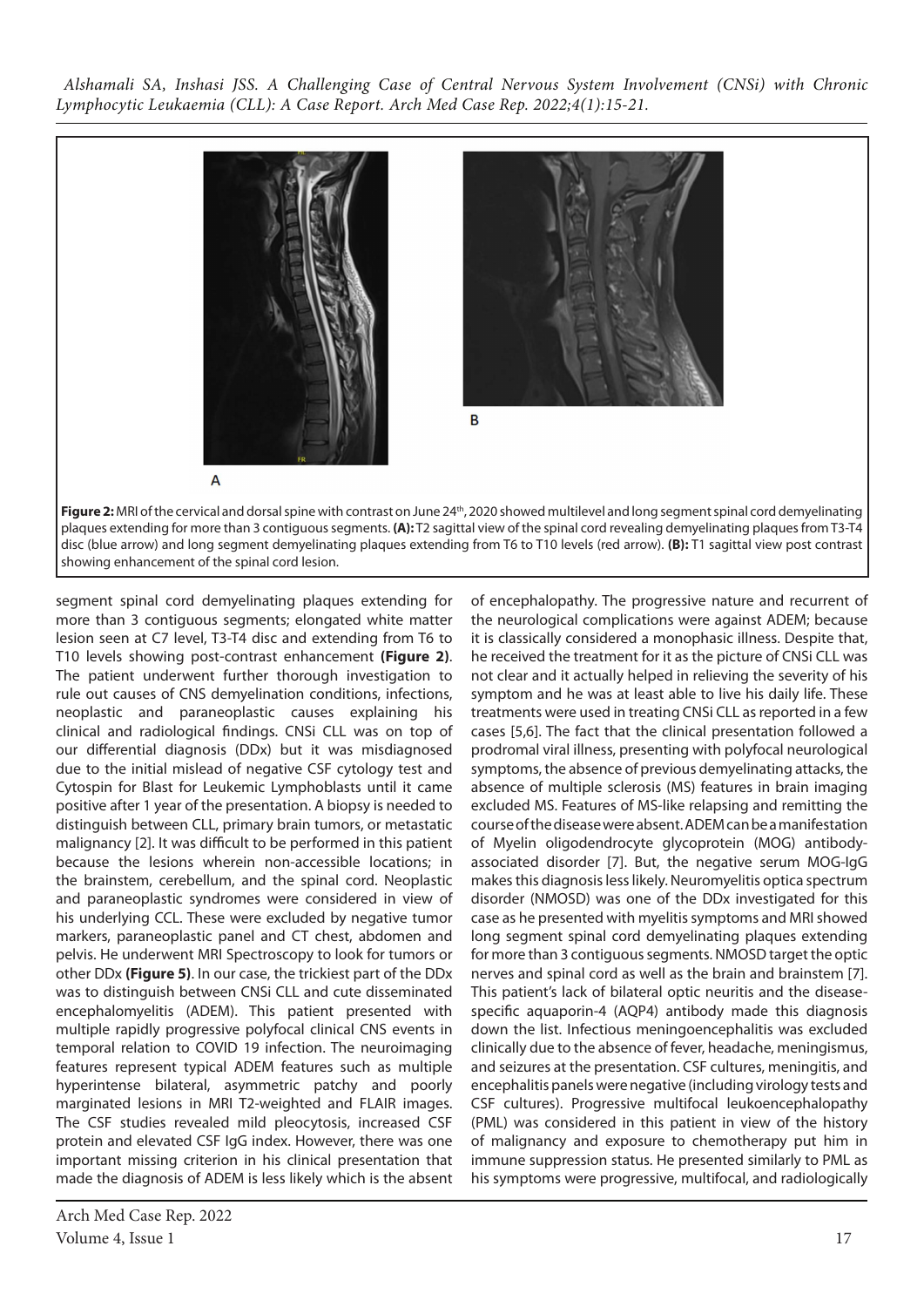(white matter involvement). He was tested by Polymerase chain reaction (PCR) for John Cunningham (JC) virus DNA in the CSF and it was negative. The vasculitis workup such as ANF, DSNA, Cardiolipin, etc. was negative making the vasculitis and other systemic inflammatory causes of CNS demyelination is less likely. The clinical progressive course of the condition and the absence of the sudden, acute neurological deficits as well as the MRI findings were not typical for acute embolic infarcts.

# **Treatment**

Based on the clinical, laboratory, CSF tests and imaging findings, he was initially treated as post-COVID ADEM. He has been given high-dose intravenous methylprednisolone (IVMP) over 5 days and it was followed with a course of oral prednisolone. This course produced partial improvement in his neurological symptoms. Unfortunately, the symptoms got worsened a few weeks later and the MRI findings showed disease progression **(Figure 3)**, so he was started on intravenous immunoglobulin (IVIG) for 5 days. The disabling symptoms were getting worse and repeated MRI brain revealed persistent enhancing lesions with mild interval disease progression and the treatment was accelerated to plasmapheresis **(Figure 4)**. He received 5 cycles with only modest improvement of his symptoms. There were residual sensory deficits in lower limbs, sensory ataxia, band-like



**Figure 3:** MRI Brain with contrast after 1 month from receiving IV Methylprednisolone course on July 14th, 2020 **(A):** T2 axial view revealed increasing in the signal intensity in the bilateral middle cerebral peduncles. **(B):** FLAIR axial view revealed increasing in the signal intensity in the bilateral middle cerebral peduncles. **(C):** Axial T1 post contrast showing increased enhancement of the lesions in the bilateral middle cerebral peduncles.



in the signal intensity in the bilateral middle cerebral Peduncles. **(B):** T2 axial view revealed further increasing in the signal intensity in the left frontal juxtacortical white matter. **(C):** FLAIR axial view revealed further increasing in the signal intensity in the bilateral middle cerebral peduncles. **(D):** FLAIR axial view revealed further increasing in the signal intensity in the left frontal juxtacortical white matter. **(E):** FLAIR sagittal view revealed further increasing in the signal intensity in the central aspect of pons. **(F):** Axial T1 post contrast showing further increasing in the enhancement of the lesions in the bilateral middle cerebral peduncles. **(G):** Axial T1 post contrast showing increasing in the enhancement of the left frontal juxtacortical white matter.

Arch Med Case Rep. 2022 Volume 4, Issue 1 18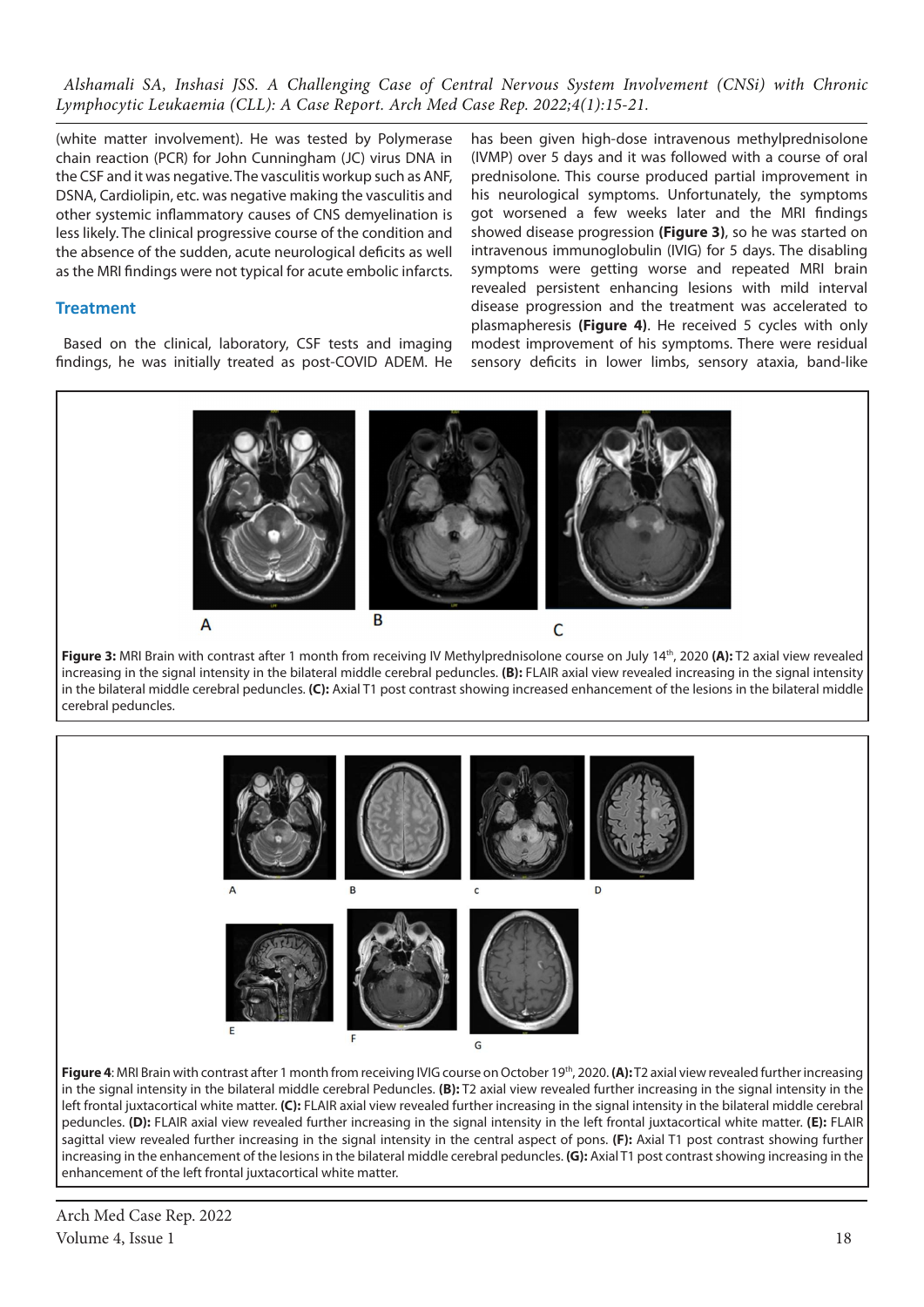| 1.34624<br>M.<br>$^{Cbg}_{CAB5}$<br>$\pm$ .<br>82<br>$42 -$ | Metabolite<br>NAA<br>$\subset r$<br>Cho<br>Cr2 | Pos./ppm<br>2.02<br>3.04<br>3.22<br>3.91 | Integral<br>5.18<br>2.33<br>4.65<br>2.59  | Ratio<br>1.00<br>0.45<br>0.90<br>0.50 |
|-------------------------------------------------------------|------------------------------------------------|------------------------------------------|-------------------------------------------|---------------------------------------|
| steps<br>M.                                                 | Metabolite<br><b>NAA</b><br>Cr<br>Cho<br>Cr2   | Pos./ppm<br>1.98<br>3.00<br>3.18<br>3.83 | Integral<br>5.64<br>2.75<br>5.39<br>17.26 | Ratio<br>1.00<br>0.49<br>0.96<br>3.06 |
| L: Integral<br>150 <sub>11</sub><br>$^{64}_{15,22}$         | Metabolite<br>NAA<br>Cr<br>Cho<br>Cr2          | Pos./ppm<br>2.02<br>3.04<br>3.22<br>3.93 | Integral<br>5.41<br>5.22<br>3.93<br>1.97  | Ratio<br>1.00<br>0.96<br>0.73<br>0.37 |

Figure 5: MRI Spectroscopy on October 26<sup>th</sup>, 2020 showed multi voxel spectroscopy with voxel placement within the bilateral symmetrical FLAIR abnormal signal in superior cerebellar peduncles shows, Mild elevation of Choline peak, with increased cho/cr ratio (>1.5). Mildly elevated lipid lactate peak also seen. No significant reduction in the NAAÂ peak. Impression: Features are possibly suggestive of inflammatory etiology like drug induced acute toxic demyelination/ leukoencephalopathy.

hyperesthesia from T6-T12, and diplopia. He underwent bone marrow examination after discharge as a follow-up for CLL. The result was consistent with the persistent disease of CLL. As a result, he was started on Acalabrutinib (tyrosine kinase inhibitor) for it. Interestingly the patient reported significant neurological improvement after starting Acalabrutinib, almost completely resolved. He was able to go back to his work after 6 months of sick leave. There was also a radiological response to chemotherapy, the MRI brain, thoracic and cervical spine without contrast three months after starting Acalabrutinib showed near-complete regression of the disease **(Figure 6)**. That is what promotes the consideration of the other DDx of



Figure 6: MRI brain, thoracic and cervical spine without contrast on March 8<sup>th</sup>, 2021 three months after starting Acalabrutinib. **(A):** T2 axial view of the brain revealed near complete regression of the previous hyperintensity in the left frontal juxtacortical white-matter. **(B):** T2 axial view of the brain revealed faint and inactive lesion in the central pons. **(C):** T2 axial view of the brain revealed faint and inactive lesion in the bilateral middle cerebral peduncles. **(D):** FLAIR axial view of the brain revealed near complete regression of the previous hyperintensity in the left frontal juxtacortical white-matter. **(E):** FLAIR axial view of the brain revealed faint and inactive lesion in central pons. **(F):** FLAIR axial view of the brain revealed faint and inactive lesion in bilateral middle cerebral peduncles **(G):** T2 sagittal view of thoracic spine revealed regression of the prior diffuse swelling of the spinal cord at D6 through D10 level.

Arch Med Case Rep. 2022 Volume 4, Issue 1  $\blacksquare$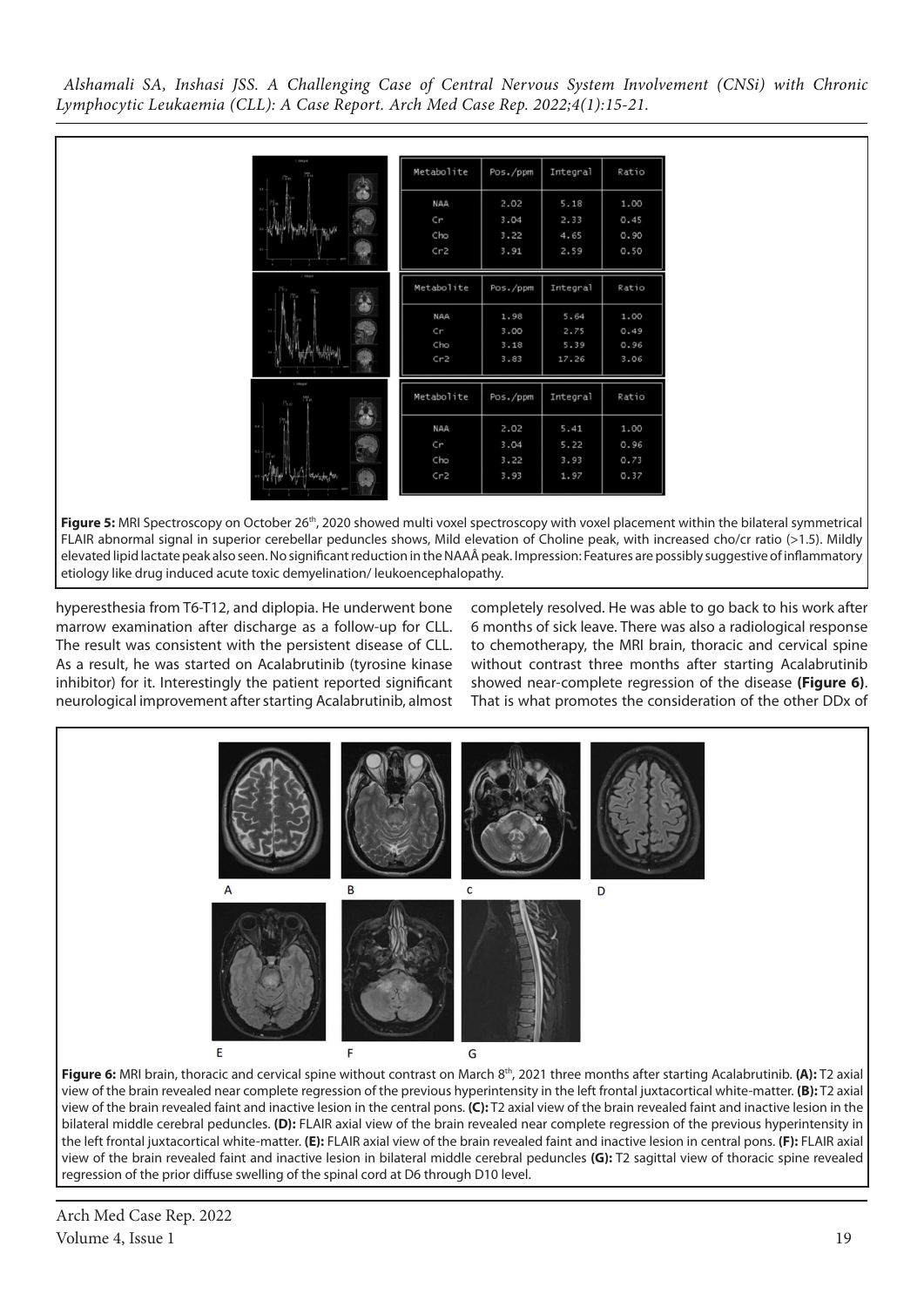

Figure 7: MRI brain, cervical, thoracic, Lumbo-Sacral spine with contrast on May 11<sup>th</sup>, 2021 around 2 weeks of stopping Acalabrutinib. (A): FLAIR axial view of the brain revealed increase in the size and the extension of the hyper intensity in the entire pons **(B):** FLAIR axial view of the brain revealed increase in the size and the extension of the hyper intensity in the bilateral cerebellar peduncles **(C):** T2 sagittal view of cervical spine revealed increase in hyper intensity signal at C6-C7 level and cord swelling **(D):** T2 sagittal view of thoracic spine revealed increase in hyper intensity signal at D3, D6-D10 levels and cord swelling **(E):** T2 sagittal view of lumbo-sacral spine revealed diffuse increase in hyperintensity signal in conus medullaris with increase in cord swelling.

CNSi CLL despite 2 negative CSF flow cytometry in the past for the malignant cells. A few months later, he presented with resurfacing of his previous neurological symptoms after stopping the acalabrutinib for 1 week because of the non-availability of the medication. MRI brain and spinal cord showed increasing in the size and the extension of the previous lesions **(Figure 7)**. He underwent lumbar puncture again to look for CNS leukemia. The flow cytometry on CSF findings was consistent with CSF involvement of CCL. The hematology team was counseled immediately in regards to the confirmed diagnosis. The decision was made to switch his treatment to Ibrutinib (Antineoplastic Agent, Bruton Tyrosine Kinase Inhibitor) as it crosses the blood-brain barrier [4,8]. Using Ibrutinib showed rapid shrinkage of bulky lymphadenopathy and splenomegaly, resolution of constitutional symptoms, and radiological improvement [6].

# **Results**

He was doing very well with this chemotherapy he took. He is doing all his activities of daily living independently including driving and he was able to join his work with mild residual symptoms only.

# **Discussion**

There are multiple similar reported cases. The next section is going to compare our case with the other reported cases. Neurological symptoms of CNSi CLL were variable. They were either central (related to supra-tentorial cortical infiltration) or peripheral (related to infra-tentorial meningitis, cranial or spinal nerves, nerve roots or plexus infiltration) [6]. These symptoms could manifest as peripheral neuropathy, progressive multifocal leukoencephalopathy, encephalitis, neuromuscular junction dysfunction, and paraneoplastic conditions. Median age at CLL diagnosis and at CNSi CLL onset was 62 years (range 41–85) and 69 years (range 42-87), respectively as described in a retrospective cohort of 30 CLL patients with CNSi CLL [6]. Our patient showed a younger and an aggressive

Arch Med Case Rep. 2022 Volume 4, Issue 1 20

disease course of age 42 years, like also described in one case report [4]. When a mass lesion is identified on imaging and a tissue biopsy can be performed, the evaluation and diagnosis for CNSi CLL is relatively straightforward. Biopsy is needed in these cases to distinguish between CLL, primary brain tumors, or metastatic malignancy, as illustrated in our series [2]. In view of the various presentation of the condition, there is no standard protocol to diagnose the CNSi CLL, therefore it is the patient-based approach. For example, the diagnosis should be made with CSF study whenever applicable, CSF study was not done due to risk of herniation from a brain mass in one case report [4]. However, a biopsy was obtained which is considered a gold standard for the diagnosis in that patient with right temporal lobe [4] and in other different locations (brain mass, vertex subcutaneous tumor, orbital mass, vitrectomy, and peripheral nerve) as described in a retrospective cohort of 30 CLL patients with CNSi CLL [6]. Another interesting presentation with peripheral nervous system manifestations and the MRI brain and spine were unremarkable and the diagnosis was made by CSF study rather than biopsy [5]. There are some cases that the neurological symptoms improved significantly with corticosteroids [4], however in our case and another case report it was associated with partial and no clinical response respectively [5]. Moreover, MRI showed worsening previous lesions similar to our case. The radiological findings by MRI vary in this condition, it might reveal brain mass, hydrocephalus, leptomeningeal enhancement, and brainstem enhancement, less specific diffuse white matter fluid-attenuated inversion recovery (FLAIR) hyperintensities, or spinal cord infiltration\myelitis [6]. A frequent negative CSF test should always be considered. In a retrospective cohort of 30 CLL patients with CNS involvement, 47% of the patients experienced a delay between their first neurological manifestations and a positive CNS involvement diagnosis. The median delay was 6 months (range 1-90) and some patients [5] were diagnosed more than 1 year after their first symptoms (19, 22, 50, 86, and 90 months) [6]. A patient was diagnosed with Sjogren syndrome based on the diagnostic tests' findings and the fact that autoimmune disorders are common in CLL